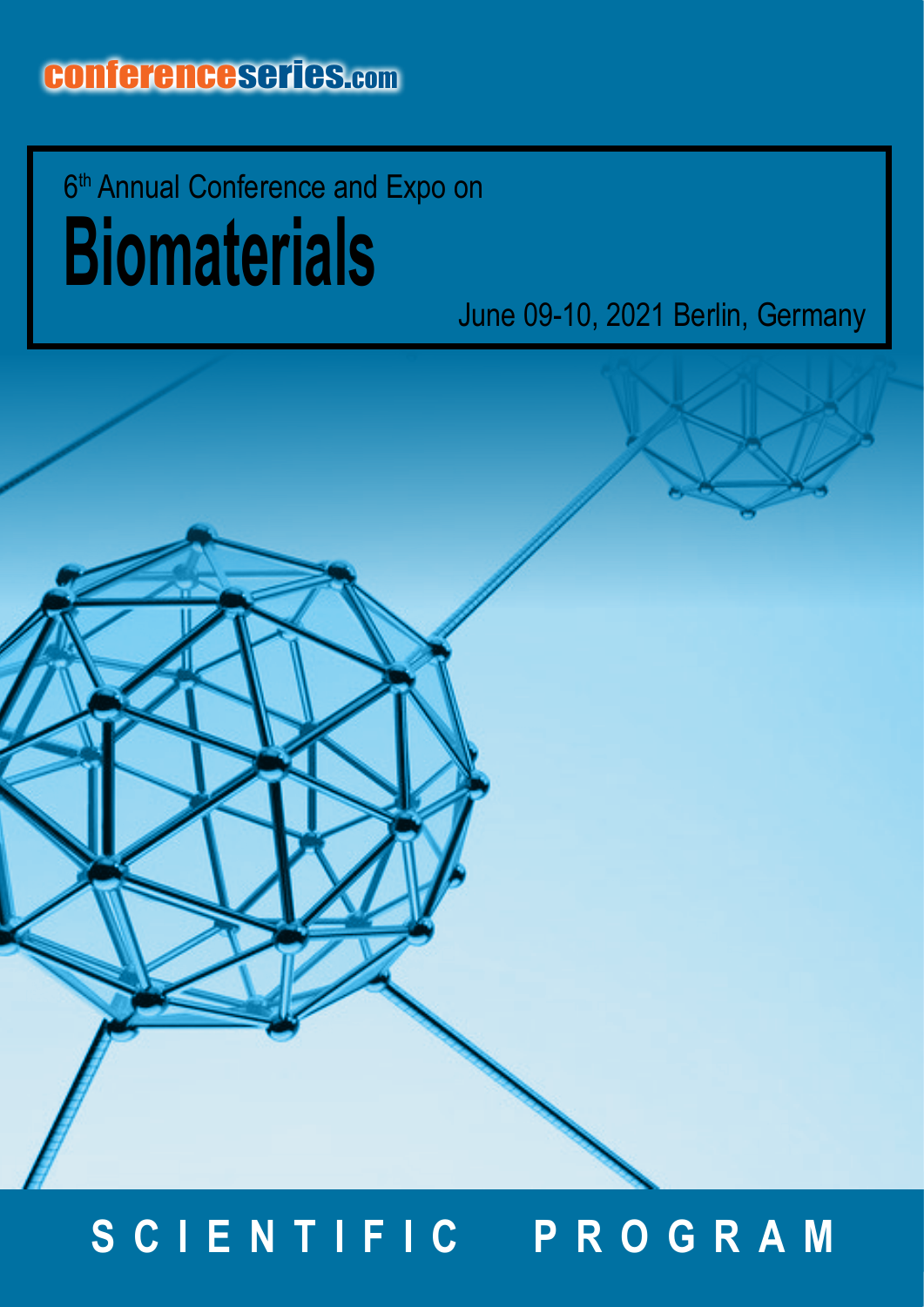### SCIENTIFIC PROGRAM **DAY 1** Wednesday, 09<sup>th</sup> June



### **13:10-13:15 GROUP PHOTO**

#### **13:15-14:00 LUNCH BREAK**

#### **MEETING HALL**

14:00-16:00 Biomaterials in Drug Delivery Systems

- Biophotonics and Biomedical Optics
- Bio-based Materials and Sustainability
- Tissue Engineering and Regenerative Medicine
- Bio-Nanomaterials
- Biofunctional Materials
- Biomaterials Applications
- Biomaterials Companies and Market Analysis

#### **16:00-16:20 COFFEE BREAK**

**MEETING HALL (16:20-17:00)**

Young Researchers in Biomaterials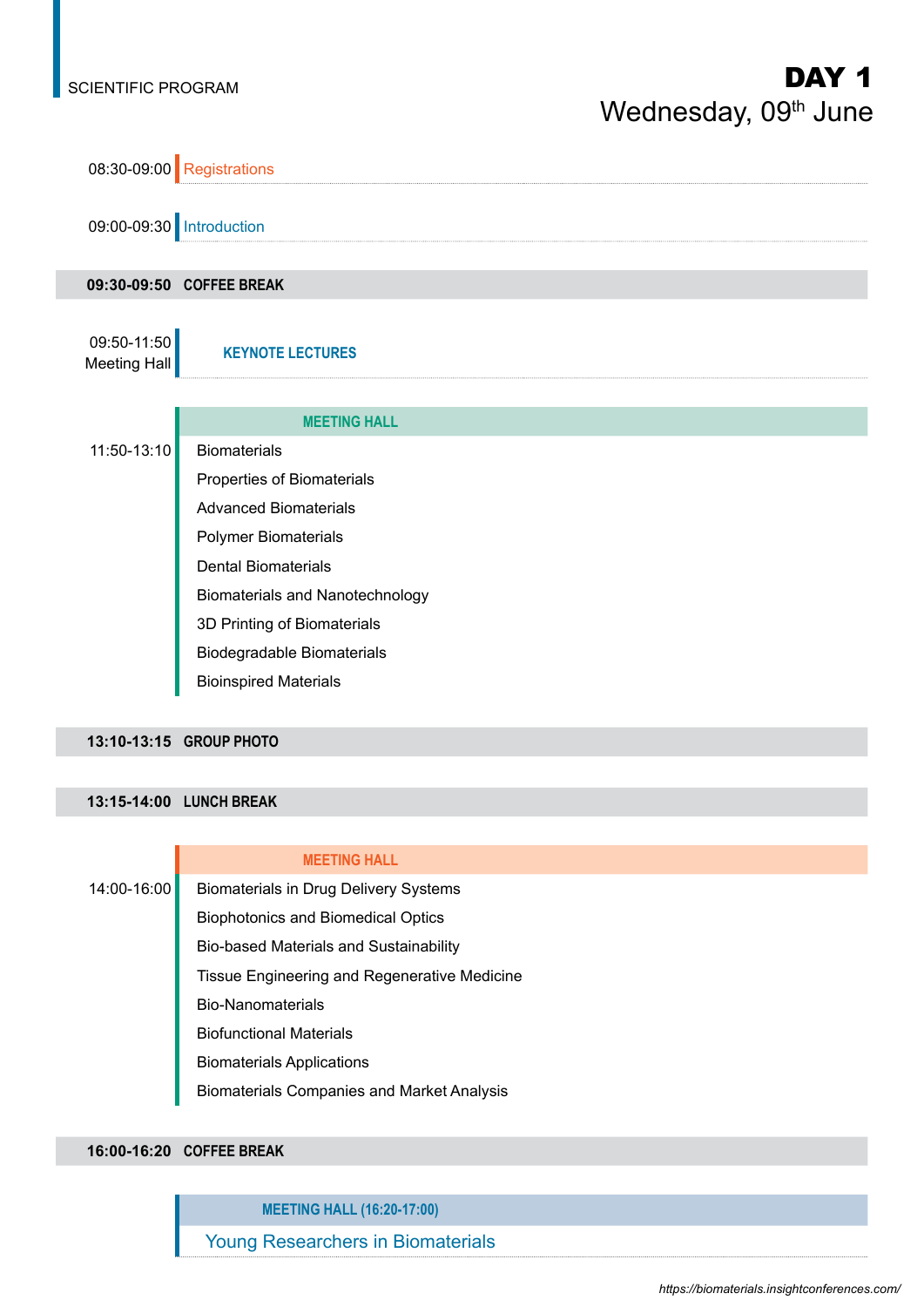## SCIENTIFIC PROGRAM **DAY 2** Thursday, 10<sup>th</sup> June



#### **13:15-14:00 LUNCH BREAK**

### **MEETING HALL** 14:00-16:00 Biomaterials in Drug Delivery Systems Biophotonics and Biomedical Optics Bio-based Materials and Sustainability Tissue Engineering and Regenerative Medicine Bio-Nanomaterials Biofunctional Materials Biomaterials Applications Biomaterials Companies and Market Analysis **16:00-16:20 COFFEE BREAK**

**MEETING HALL (16:20-17:00)**

Poster Presentations

**Awards & Closing Ceremony**